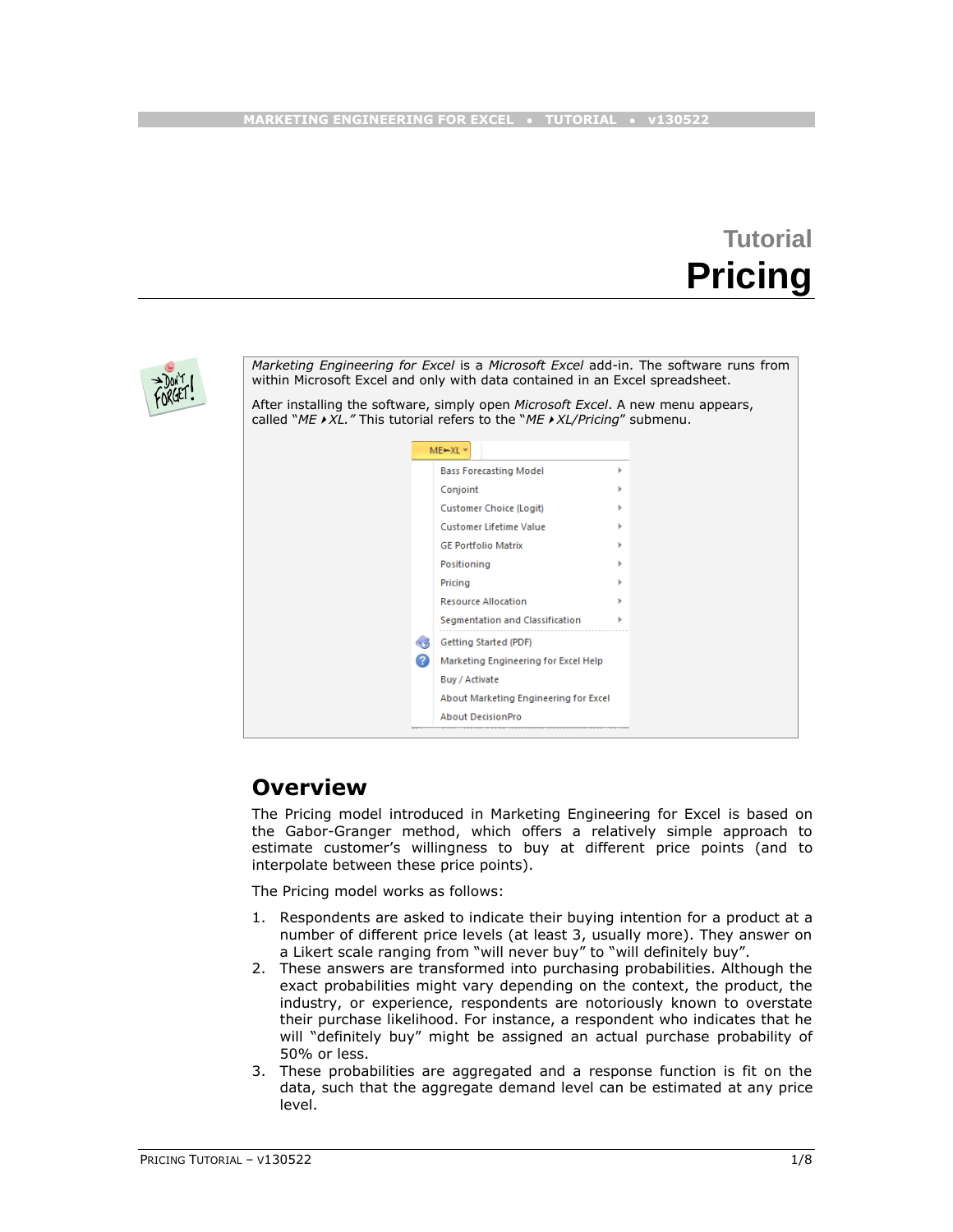The Gabor-Granger method is especially suited for optimizing price when all the other components (or attributes) of the product or service are fixed and cannot be changed. When the firm can change product attributes other than price (e.g., design, quality, power), it would be more appropriate to use conjoint analysis, where price is only one of the attributes among many.

# **Getting Started**

Pricing analysis allows you to use your own data directly or to use a preformatted template.

Because the Pricing model requires a specific data format, users with their own data should to review the preformatted template to learn about the appropriate structure.



This section explains how to create an easy-to-use template to enter your own data.

If you want to run pricing analysis immediately, open the example file "*OfficeStar Data (Pricing).xls*" and jump to "Step 2: Running analysis." By default, the example files install in "*My Documents/My Marketing Engineering/.*"

# **Step 1 Creating a template**

In Excel, if you click on ME  $\triangleright$  XL  $\rightarrow$  Pricing  $\rightarrow$  Create Template, a dialog box will appear. This box represents the first step in creating a template for running the Pricing model.

Marketing Engineering for Excel will prompt you to enter the parameters required by the model and will then build a template spreadsheet that directs you to enter the required data. This generated template includes pre-selected cell ranges that correspond to the parameters you enter. We recommend that you use Marketing Engineering for Excel templates to simplify subsequent analyses.

Expert users who are familiar with Marketing Engineering for Excel models and data requirements may prefer to input data directly in an unformatted spreadsheet. Such users should become familiar with the data format that Marketing Engineering for Excel expects.

Unless you are already familiar with the methodology, you should use the  $ME \triangleright XL$  template generation option to create a template.

The following dialog box allows you to create a template to run the Pricing model.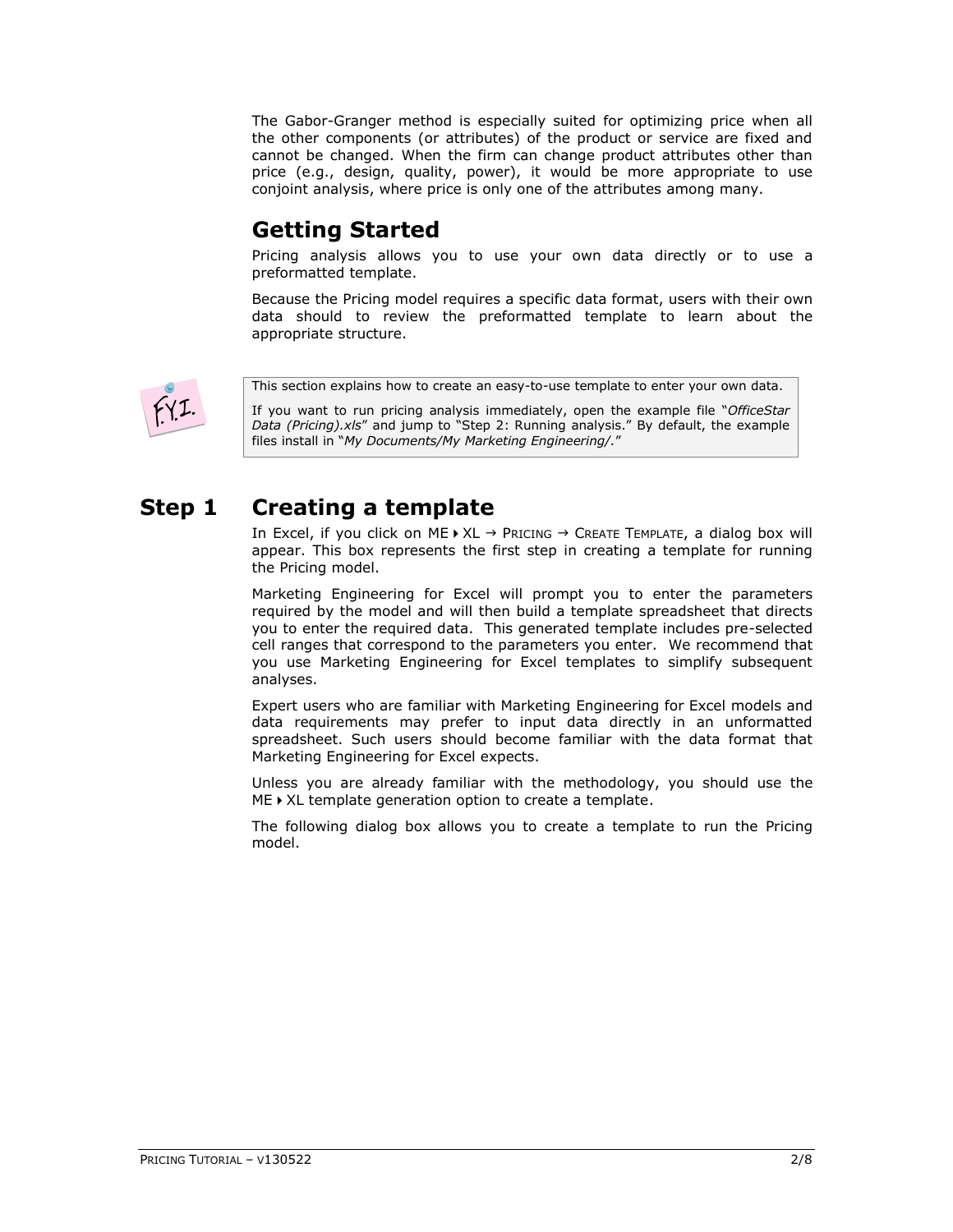| <b>ME</b> Generate Template                                                                       | $\mathbf x$<br>ole |
|---------------------------------------------------------------------------------------------------|--------------------|
| Please select the options necessary to design your pricing<br>analysis template.                  |                    |
| <b>Options</b>                                                                                    |                    |
| Number of tested price levels                                                                     | $6 \div$           |
| (For how many price levels will respondents be<br>asked to state their probabilities of purchase) |                    |
| Number of options on likelihood of purchase<br>scale                                              | ÷<br>15            |
| (e.g., "on a scale from 1 to 5, where 1 is very<br>unlikely and 5 is very likely")                |                    |
| Number of respondents                                                                             | $20 \div$          |
|                                                                                                   |                    |
|                                                                                                   |                    |
|                                                                                                   |                    |
|                                                                                                   |                    |
|                                                                                                   |                    |
|                                                                                                   |                    |
| Cancel                                                                                            | OK                 |

The options are as follows:

- **Number of tested pricing levels:** The number of pricing levels being evaluated in the study. A respondent will be asked as many questions as there are specified pricing levels. To allow for accurate model interpolation, there should be at the very least 3 or 4 pricing levels, but it is usually safer to go with more.
- **Number of options on likelihood of purchase:** The number of options provided for the likelihood of purchase. For instance, the scale used in the survey may contain 5 options, labelled: "will never buy", "will probably not buy", "may or may not buy", "will probably buy", and "will definitely buy".
- **Number of respondents:** The number of respondents in the study.

After selecting the desired model options, click OK to generate the data collection template, as shown below:

| <b>Likelihood of Purchase Scale</b>                                                                                                                            |       |                |                                                   |            |                |      |  |  |  |  |
|----------------------------------------------------------------------------------------------------------------------------------------------------------------|-------|----------------|---------------------------------------------------|------------|----------------|------|--|--|--|--|
| Scale options (e.g., "on a scale from 1 to 5") and associated purchase probabilities.                                                                          |       |                |                                                   |            |                |      |  |  |  |  |
| If you would like to override the system suggested values below, please enter the desired values in the appropriate cells in the Associated Probabilities row. |       |                |                                                   |            |                |      |  |  |  |  |
| <b>Scale Options</b>                                                                                                                                           | $1 -$ | $\overline{2}$ | $\overline{\phantom{0}}$ $\overline{\phantom{0}}$ | $4-1$      | $\overline{5}$ |      |  |  |  |  |
| <b>Associated Probabilities</b>                                                                                                                                | 0%    | 0%             | 0%                                                | 20%        | 50%            |      |  |  |  |  |
|                                                                                                                                                                |       |                |                                                   |            |                |      |  |  |  |  |
| <b>Respondent Data</b>                                                                                                                                         |       |                |                                                   |            |                |      |  |  |  |  |
| Purchase likelihood obtained for each price level from each respondent.                                                                                        |       |                |                                                   |            |                |      |  |  |  |  |
| Please enter the price levels tested in the Respondents/Price Levels row below, and the responses from each respondent in the appropriate cell.                |       |                |                                                   |            |                |      |  |  |  |  |
| Respondents / Price Levels 5 - 5 - 5                                                                                                                           |       |                |                                                   | $-15 - 15$ |                | ⊡ s⊺ |  |  |  |  |
| Respondent 1                                                                                                                                                   |       |                |                                                   |            |                |      |  |  |  |  |
| <b>Respondent 2</b>                                                                                                                                            |       |                |                                                   |            |                |      |  |  |  |  |
| <b>Respondent 3</b>                                                                                                                                            |       |                |                                                   |            |                |      |  |  |  |  |
| <b>Respondent 4</b>                                                                                                                                            |       |                |                                                   |            |                |      |  |  |  |  |
| Respondent 5                                                                                                                                                   |       |                |                                                   |            |                |      |  |  |  |  |
| <b>Respondent 6</b>                                                                                                                                            |       |                |                                                   |            |                |      |  |  |  |  |
| <b>Respondent 7</b>                                                                                                                                            |       |                |                                                   |            |                |      |  |  |  |  |
| Respondent 8                                                                                                                                                   |       |                |                                                   |            |                |      |  |  |  |  |
| <b>Respondent 9</b>                                                                                                                                            |       |                |                                                   |            |                |      |  |  |  |  |
| <b>Respondent 10</b>                                                                                                                                           |       |                |                                                   |            |                |      |  |  |  |  |
| Respondent 11                                                                                                                                                  |       |                |                                                   |            |                |      |  |  |  |  |
| <b>Respondent 12</b>                                                                                                                                           |       |                |                                                   |            |                |      |  |  |  |  |
| <b>Respondent 13</b>                                                                                                                                           |       |                |                                                   |            |                |      |  |  |  |  |
| Respondent 14                                                                                                                                                  |       |                |                                                   |            |                |      |  |  |  |  |
| Respondent 15                                                                                                                                                  |       |                |                                                   |            |                |      |  |  |  |  |
| <b>Respondent 16</b>                                                                                                                                           |       |                |                                                   |            |                |      |  |  |  |  |
| Respondent 17                                                                                                                                                  |       |                |                                                   |            |                |      |  |  |  |  |
| Respondent 18                                                                                                                                                  |       |                |                                                   |            |                |      |  |  |  |  |
| Respondent 19                                                                                                                                                  |       |                |                                                   |            |                |      |  |  |  |  |
| <b>Respondent 20</b>                                                                                                                                           |       |                |                                                   |            |                |      |  |  |  |  |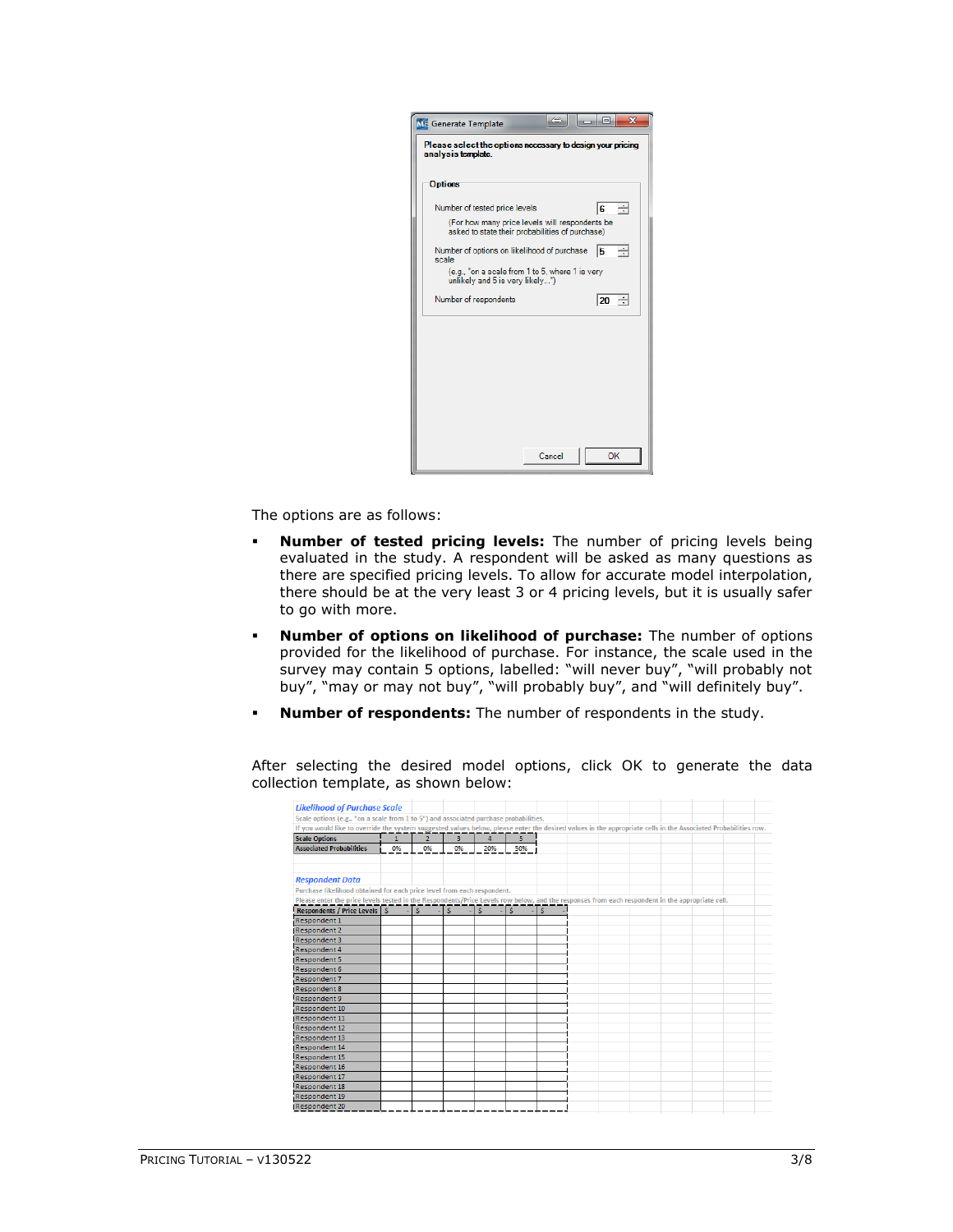# **Step 2 Entering your data**



In this tutorial, we use the example file "*OfficeStar Data (Pricing).xls,*" which by default appears in "*My Documents/My Marketing Engineering/.*"

To view a proper data format, open that spreadsheet in Excel. A snapshot is reproduced below.

| <b>Likelihood of Purchase Scale</b>                                                   |     |                |                |                |                |                |
|---------------------------------------------------------------------------------------|-----|----------------|----------------|----------------|----------------|----------------|
| Scale options (e.g., "on a scale from 1 to 5") and associated purchase probabilities. |     |                |                |                |                |                |
| <b>Scale Options</b>                                                                  | 1   | $\overline{2}$ | 3              | 4              | 5              |                |
| <b>Associated Probabilities</b>                                                       | 0%  | 0%             | 0%             | 20%            | 50%            |                |
| <b>Respondent Data</b>                                                                |     |                |                |                |                |                |
| Purchase likelihood obtained for each price level from each respondent.               |     |                |                |                |                |                |
| The first row should contain the tested price levels.                                 |     |                |                |                |                |                |
| <b>Respondents / Price Levels</b>                                                     | \$5 | \$10           | \$15           | \$20           | \$25           | \$30           |
| Respondent 1                                                                          | 5   | 5              | 5              | 4              | 3              | 1              |
| <b>Respondent 2</b>                                                                   | 5   | 5              | 5              | 4              | 4              | $\overline{a}$ |
| Respondent 3                                                                          | 5   | 5              | 4              | 3              | 3              | $\mathbf{1}$   |
| Respondent 4                                                                          | 4   | 4              | 4              | 3              | 3              | 1              |
| Respondent 5                                                                          | 5   | 5              | 4              | 3              | $\overline{2}$ | 1              |
| Respondent 6                                                                          | 5   | 5              | 4              | 3              | $\overline{2}$ | 1              |
| Respondent 7                                                                          | 4   | 4              | 3              | $\overline{2}$ | $\overline{2}$ | 1.             |
| Respondent 8                                                                          | 4   | 4              | 4              | 3              | 2              | $\mathbf{1}$   |
| <b>Respondent 9</b>                                                                   | 5   | 5              | 5              | 4              | 3              | 1              |
| Respondent 10                                                                         | 5   | 5              | 5              | 4              | 4              | $\overline{2}$ |
| Respondent 11                                                                         | 3   | 3              | $\overline{2}$ | 1              | 1              | 1              |
| Respondent 12                                                                         | 3   | 3              | $\overline{2}$ | $\mathbf{1}$   | $\mathbf{1}$   | $\mathbf{1}$   |
| Respondent 13                                                                         | 4   | 4              | 4              | 3              | $\overline{2}$ | 1              |
| <b>Respondent 14</b>                                                                  | 5   | 5              | 4              | 3              | $\overline{2}$ | 1              |
| <b>IRespondent 15</b>                                                                 | 2   | $\overline{2}$ | <sup>2</sup>   | <sup>2</sup>   | $\overline{2}$ | 1.             |

A Pricing model spreadsheet contains:

- **Likelihood of Purchase Scale**. In the Gabor-Granger model, respondents are asked to express their purchase likelihood on a multiple-item scale, ranging for instance from " $1 =$  Will never buy" to " $5 =$  Will definitely buy". The Likelihood of Purchase Scale transforms these answers into actual probabilities ranging between 0% and 100%. Note that respondents are notoriously known to overstate their purchase probabilities, so that associated probabilities are rarely higher than 50%, even for the highest options on the scale. Although in practice, the associated probabilities are estimated based on past experience in similar product categories or via market research,  $ME \triangleright XL$  will populate this table with commonly used values.
- **Respondent Data.** This matrix contains the respondents' answers. The first row contains the different price levels, in increasing order (from the lowest tested price level to the highest one). The first column contains respondents' ID's. All the other cells contain respondents' answers. For instance, in the example above, the first respondent answered that he " $5$  = will definitely buy" the product at a price of \$5, \$10 or \$15; "4 = will likely buy" at a price of \$20, etc.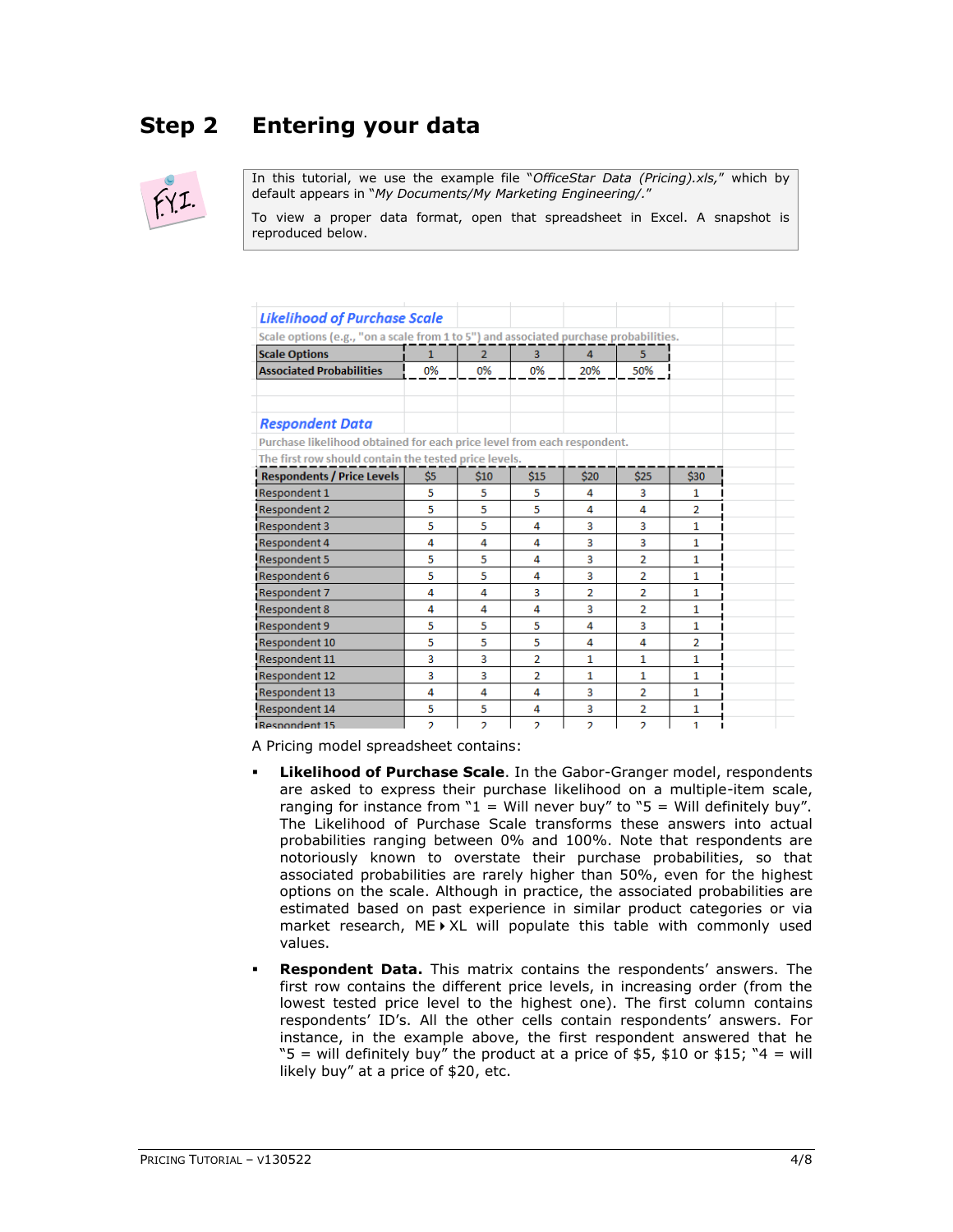# **Step 3 Running analyses**

After you enter your data in an Excel spreadsheet with the appropriate format, click on ME▶XL → PRICING → RUN ANALYSIS. The dialog box that appears requires you to select the two matrices described above. If you used the template wizard, the cell range will be automatically selected. The "save choices in current spreadsheet" checkbox will save future cell range selections to facilitate additional analyses.

| x<br><b>ME Run Pricing Analysis</b>                  |
|------------------------------------------------------|
| Please select the options to run a Pricing Analysis. |
|                                                      |
| Respondent Data                                      |
| Ⅳ First column contain respondents' ids              |
| <b>Next Steps</b>                                    |
| Next, you will be asked to select Cell Ranges for:   |
| 1. Likelihood of Purchase Scale                      |
| 2. Respondent Data                                   |
| Save choices in current spreadsheet                  |
| Cancel<br>Next                                       |

When you click "Next >" the following two dialog boxes will allow you to select the needed cell ranges. If you have used the template wizard, or have already selected cell ranges by enabling the "Save choices in current spreadsheet" option previously, these cell ranges will be pre-selected.

| <b>Pricing Analysis</b>                                                                                    |        |
|------------------------------------------------------------------------------------------------------------|--------|
| Please enter Cell Range for Likelihood of Purchase Scale.                                                  |        |
| The first row should contain Scale Options, and the second row should contain<br>Associated Probabilities. |        |
|                                                                                                            |        |
|                                                                                                            | Cancel |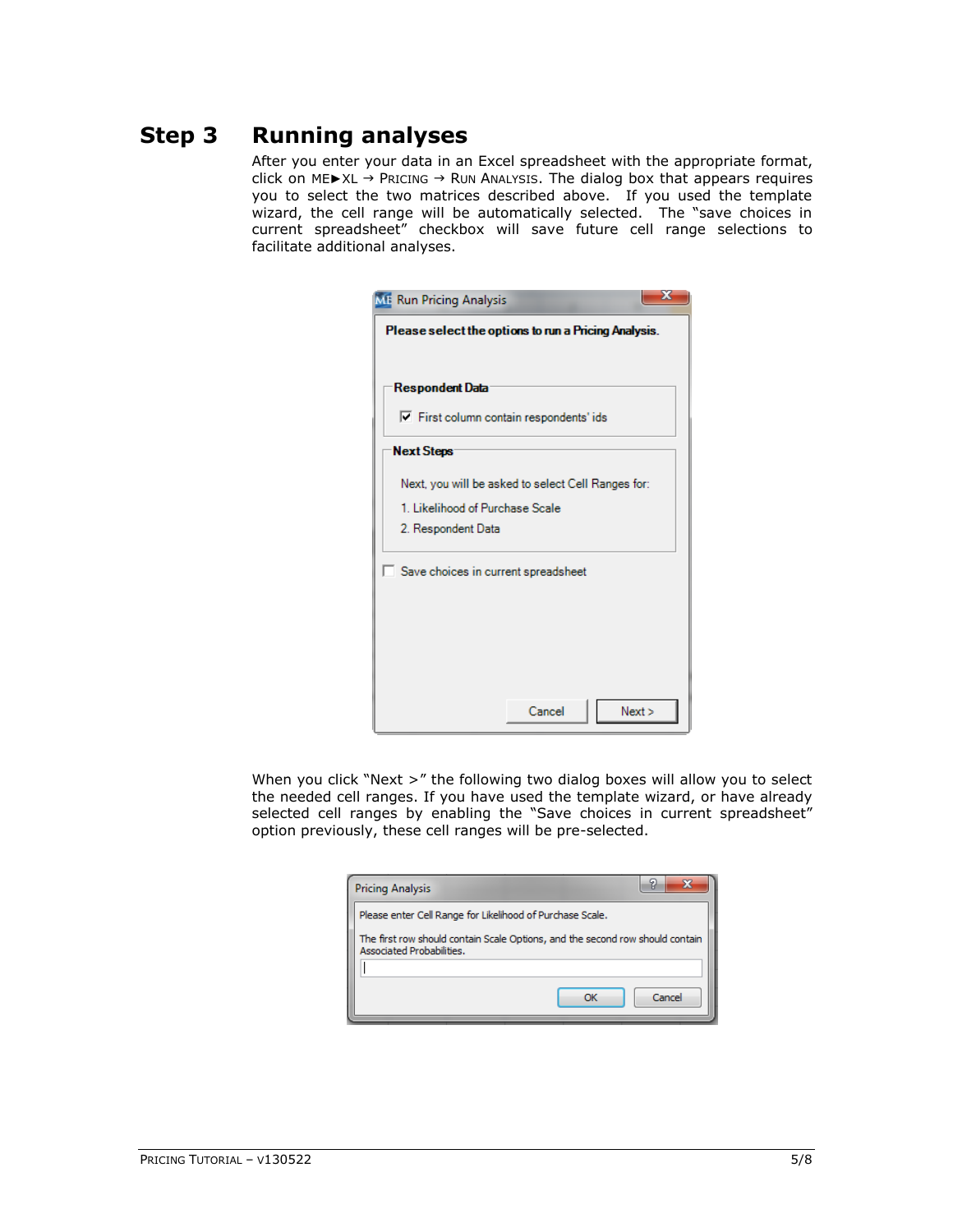| <b>Pricing Analysis</b>                                                                            |    | Ы      |
|----------------------------------------------------------------------------------------------------|----|--------|
| Please enter Cell Range for Respondent Data.                                                       |    |        |
| The first row should contain Price Levels, and the first column should contain<br>Respondents'ids. |    |        |
|                                                                                                    |    |        |
|                                                                                                    | ОК | Cancel |

### **Step 4 Interpreting the results**

The generated workbook contains several worksheets that describe the analysis.

| <b>Respondents' Answers</b>                                                                                            |          |      |      |      |      |       |        |  |
|------------------------------------------------------------------------------------------------------------------------|----------|------|------|------|------|-------|--------|--|
| Likelihood of Purchase and expected Revenues for all tested Price Levels, obtained directly from respondents' answers. |          |      |      |      |      |       |        |  |
| <b>Price Levels</b>                                                                                                    | 5        | 10   | 15   | 20   | 25   | 30    |        |  |
| Likelihood of Purchase                                                                                                 | 32%      | 31%  | 21%  | 5%   | 4%   | $0\%$ |        |  |
| <b>Expected Revenues</b>                                                                                               | 1.62     | 3.12 | 3.12 | 1.08 | 0.96 | 0.00  |        |  |
| <b>Model Predictions</b>                                                                                               |          |      |      |      |      |       |        |  |
| Likelihood of purchase and expected revenues for all tested price levels, obtained from model predictions.             |          |      |      |      |      |       |        |  |
| The last Price Level (in yellow) is the one that maximizes expected Revenues (within the tested range).                |          |      |      |      |      |       |        |  |
| <b>Price Levels</b>                                                                                                    | 5.       | 10   | 15   | 20   | 25   | 30    | 12.750 |  |
| Likelihood of Purchase                                                                                                 | 33%      | 31%  | 21%  | 6%   | 1%   | $0\%$ | 27%    |  |
| <b>Expected Revenues</b>                                                                                               | 1.64     | 3.06 | 3.10 | 1.26 | 0.27 | 0.05  | 3.38   |  |
| <b>Model Parameters</b>                                                                                                |          |      |      |      |      |       |        |  |
| Intercept, slope and ceiling (maxium purchase probability) for the pricing model.                                      |          |      |      |      |      |       |        |  |
| <b>Parameter</b>                                                                                                       | Value    |      |      |      |      |       |        |  |
| Intercept                                                                                                              | 6.363    |      |      |      |      |       |        |  |
| Slope                                                                                                                  | $-0.391$ |      |      |      |      |       |        |  |
| Ceiling (max. prob.)                                                                                                   | 0.332    |      |      |      |      |       |        |  |
|                                                                                                                        |          |      |      |      |      |       |        |  |

### **Respondents' Answers**

This portion of the spreadsheet shows the aggregate likelihood of purchase at each of the corresponding price points. The expected revenue from each price point is also shown (this is a function of the likelihood of purchase). The data in this portion of the output is determined directly from the respondents' data.

### **Model Predictions**

This portion of the spreadsheet shows the predicted revenue based on the Pricing model. Also shown (highlighted in yellow) is the price point that will maximize the revenue based on the specified price range in the study. Note that the model is usually good at interpolating for various price points, but might fall short at extrapolating outside the tested price ranges. As such, the model will not recommend price points higher (lower) than the maximum (minimum) tested price level.

### **Model parameters**

The model that is used to fit the aggregate response function has the following functional form: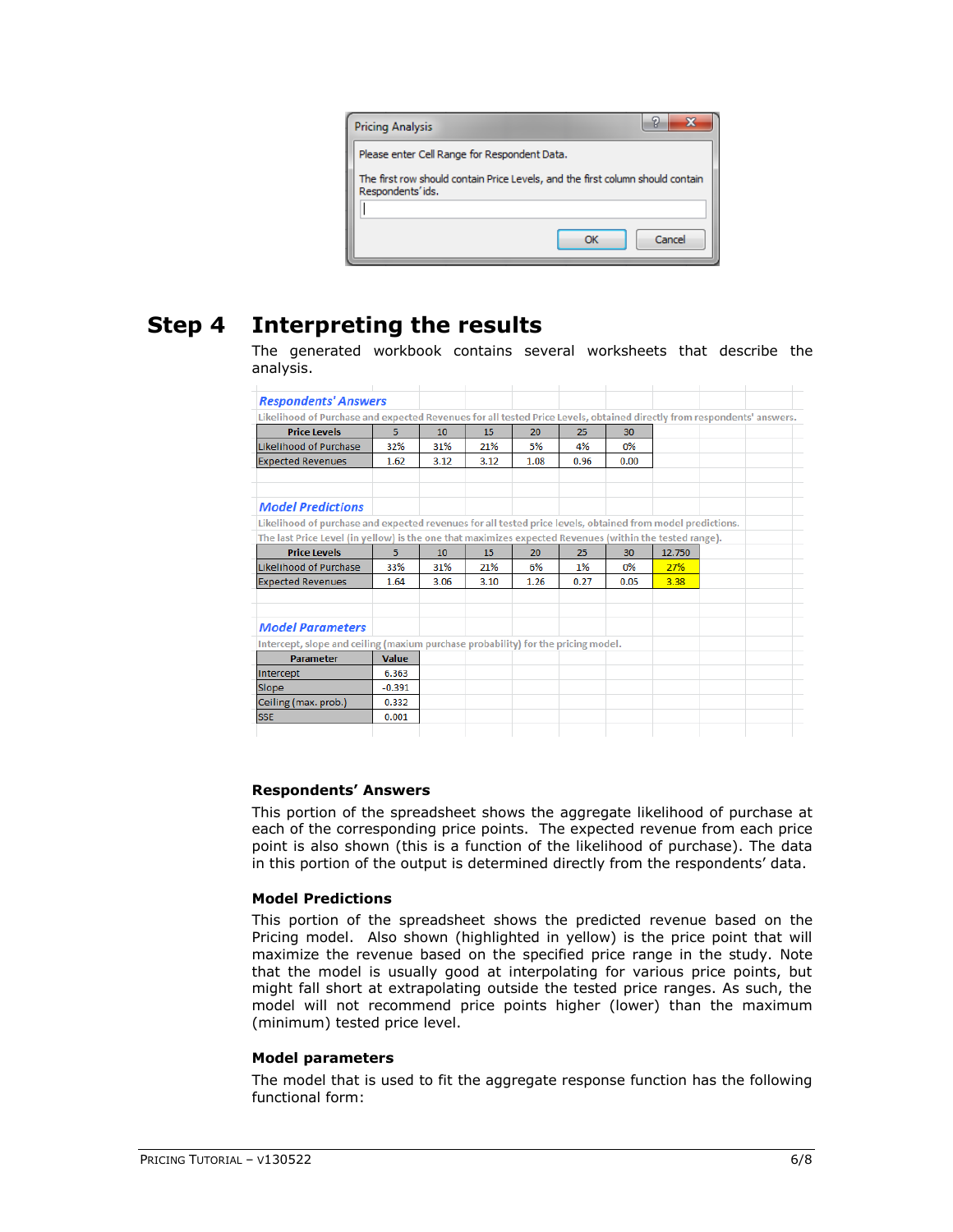Likelihood = Ceiling /  $(1 + EXP(- (Intercept + (Slope * Price))))$ 

- **Ceiling:** The maximum aggregate purchase likelihood. If the sample is representative of the whole market, the Ceiling would be seen as the maximum market share that could ever be achieved.
- **Intercept:** The inflection point of the response function. It can also be interpreted as the price at which half of the maximum potential is obtained. For instance, if the Ceiling is 27%, and the Intercept is \$10, then the aggregate purchase probability at a price of \$10 can be expected to be 13.5% (half of 27%).
- **Slope:** An indicator of price sensitivity. The higher the slope, the more sensitive respondents are to changes in price.

### **Likelihood of Purchase**

This chart shows the slope of the purchase likelihood at various price points. Also shown is the optimal price point based on the price range modelled.